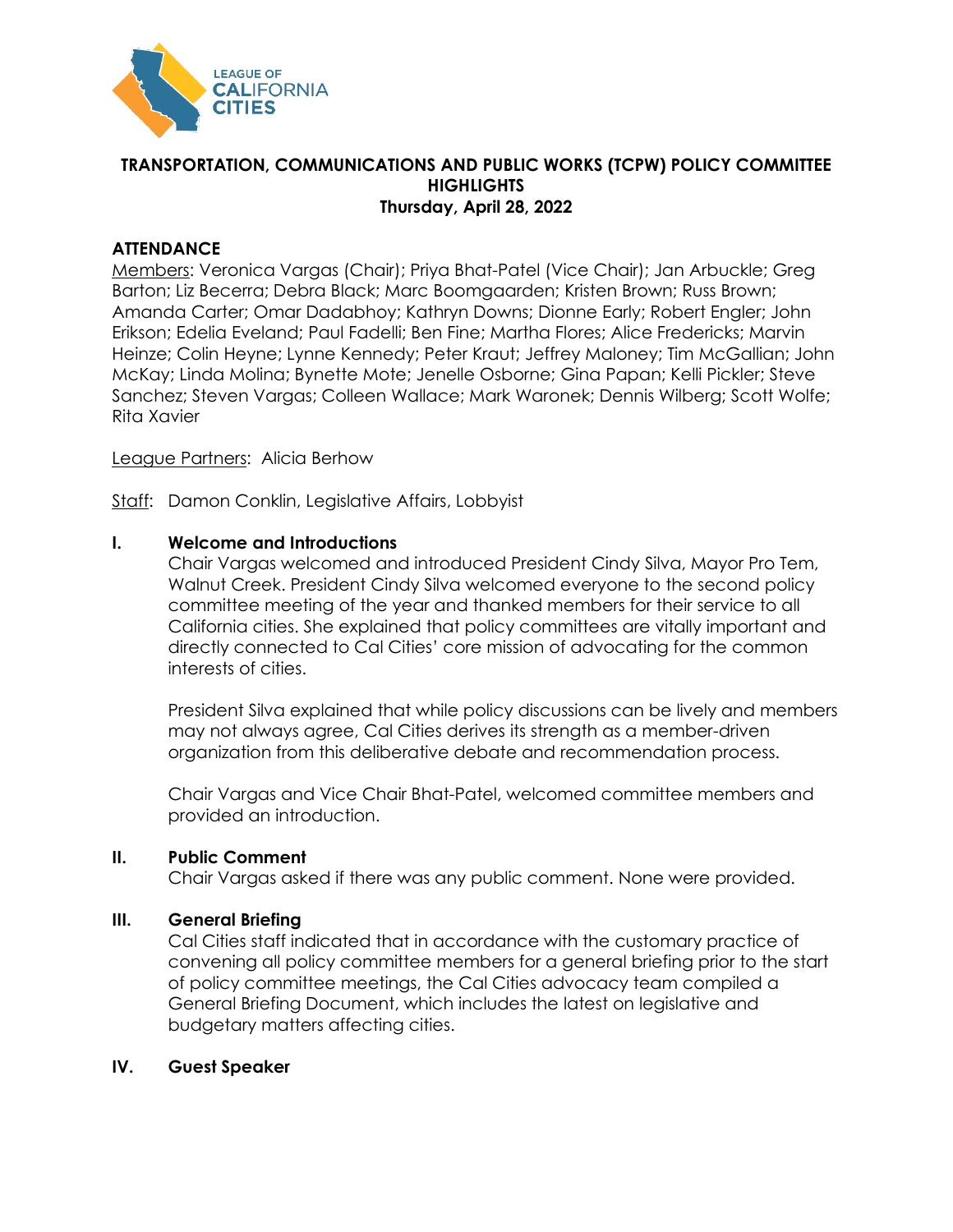Chair Vargas introduced Brian Annis, Chief Financial Officer, California High Speed Rail (HSR) Authority, who provided a summary and answered questions from committee members of recent actions and updates by the HSR authority.

### **V. State of Hydrogen**

Cal Cities staff introduced Teresa Cooke, Executive Director, California Hydrogen Coalition and Jennifer Hamilton with the California Fuel Cell Partnership to the committee. Both provided an update on the number of fuel stations in the California and what the goals are for the next few years. Mrs. Cooke summarized recent hydrogen-related policies pending before the legislature and both answered questions from the committee members.

### **VI. Reactivating Tracks**

Cal Cities staff introduced Francisco Castillo, Public Affairs Director with Union Pacific Railroad, who discussed homeless encampments, rail theft and supplychain congestions that are inter-related to railways. Mr. Castillo highlighted pending legislation to address interruptions to the supply chain and to increase penalties with rail theft, as well as answered questions from the committee.

### **VII. Microtrenching**

Cal Cities staff introduced Jim O'Kane and Todd Bloomstein representing the Southern California Contractors Association; and Doug Patterson, Regional VP for Network Construction with Crown Castle. Mr. Bloomstein shared a one-page flyer to the committee members to provide a visual illustration of communication lines installed in no more than three inches of engineered material of cover. The committee discussed PUC GO 128 and SB 378 provisions related to microtrenching. Mr. Patterson provided an overview of the various methods of trenching for electrical and communication lines and answered questions from committee members.

#### **VIII. Legislative Agenda**

Cal Cities staff provided a summary of AB 2419 (Byran), which seeks to mandate that a minimum of 40% of those funds to projects that provide a direct benefit to disadvantaged communities and an additional 10% to projects that provide direct benefits to low-income households. The committee discussed how the white House Executive Order is a goal and that this measure codified it as a requirement. Also, provisions in the bill would exclude many low-income communities in California, particularly in Northern California, that have historically been prioritized for water and wastewater funding. Additionally, the committee discussed how current language in the measures would define a disadvantaged community as those communities identified in the Office of Environmental Health Hazard Assessment's California Communities Environmental Health Screening Tool (CalEnviroScreen). Meanwhile, the Department of Water Resources and the State Water Resources Control Board use the definition of "disadvantaged community" as defined in Section 75005 of the Public Resources Code, which defines disadvantaged community as a community with a median household income less than 80% of the statewide average. The committee instructed staff